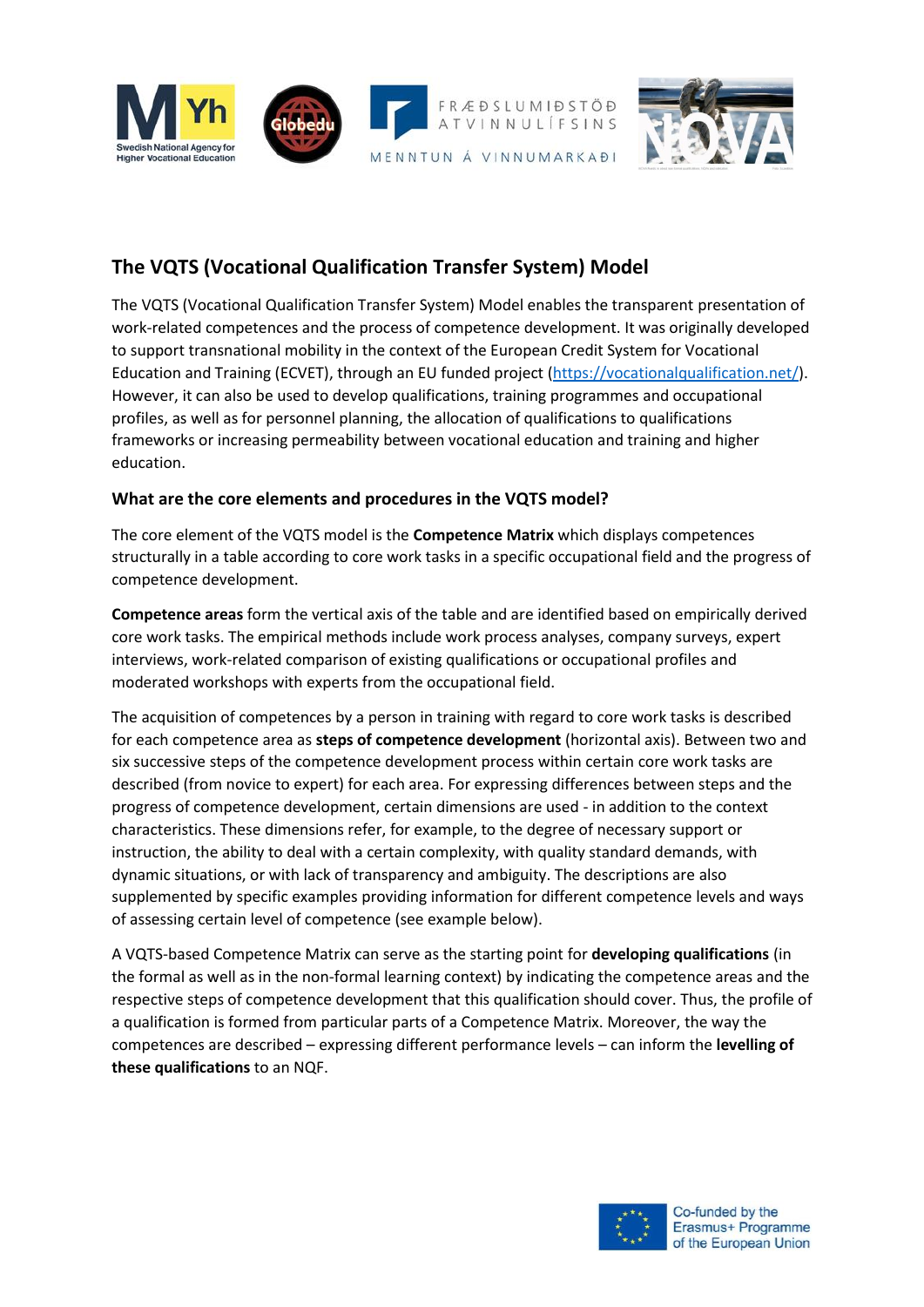



RÆÐS MIDSTÖÐ  $IF SINS$ 

MENNTUN Á VINNUMARKAÐI

# **Competence Matrix "Electronics/Electrical Engineering"**



| Competence areas<br>(core work tasks)                                                                                                         | Steps of competence development                                                                                                                                                                                                                                                                                                                                                                                                                              |                                                                                                                                                                                                                                                                              |                                                                                                                                                                                                                                                                                                                                                                                                  |                                                                                                                                                                                                                                                                                                                                                      |                                                                                                                                                                                                                                                                                                                                                                                                                                                              |                                                                                                                                                                                                                                                                                                                                                                                                                                |
|-----------------------------------------------------------------------------------------------------------------------------------------------|--------------------------------------------------------------------------------------------------------------------------------------------------------------------------------------------------------------------------------------------------------------------------------------------------------------------------------------------------------------------------------------------------------------------------------------------------------------|------------------------------------------------------------------------------------------------------------------------------------------------------------------------------------------------------------------------------------------------------------------------------|--------------------------------------------------------------------------------------------------------------------------------------------------------------------------------------------------------------------------------------------------------------------------------------------------------------------------------------------------------------------------------------------------|------------------------------------------------------------------------------------------------------------------------------------------------------------------------------------------------------------------------------------------------------------------------------------------------------------------------------------------------------|--------------------------------------------------------------------------------------------------------------------------------------------------------------------------------------------------------------------------------------------------------------------------------------------------------------------------------------------------------------------------------------------------------------------------------------------------------------|--------------------------------------------------------------------------------------------------------------------------------------------------------------------------------------------------------------------------------------------------------------------------------------------------------------------------------------------------------------------------------------------------------------------------------|
| 1. Preparing, planning,<br>mounting and installing<br>electrical and/or<br>electronic systems for<br>buildings and industrial<br>applications | He/She can prepare and carry out simple<br>electrical and/or electronic installations<br>(e.g., cables, electrical outlets, connection<br>and distribution systems, modular electronic<br>components, computer components) as well<br>as carry out and check the necessary wirings<br>and mountings.                                                                                                                                                         |                                                                                                                                                                                                                                                                              | He/She can plan, prepare and connect<br>electrical and modular electronic<br>installations (e.g., energy supply in private<br>and business premises, incl. lighting;<br>alternating and three-phase current;<br>electronic systems as units, wireless LAN,<br>multimedia systems). He/She can advice the<br>costumer and select the best implementation<br>according to customer specifications. |                                                                                                                                                                                                                                                                                                                                                      | He/She can plan complex electrical and/or<br>electronically networked installations (e.g., systems<br>of energy distribution, building management systems<br>/ KNX, regulation and monitoring systems, building<br>access systems, RFID-systems) and fully wire them.<br>He/She can configure, service and diagnose the<br>functionality of the installation according to customer<br>requirements and for this purpose can use computer-<br>assisted tools. |                                                                                                                                                                                                                                                                                                                                                                                                                                |
| 2. Inspecting, maintaining<br>and servicing electrical<br>and/or electronic<br>systems and machinery                                          | He/She can carry out basic<br>and scheduled maintenance<br>tasks, inspections and checks<br>at electrical and/or electronic<br>equipment according to<br>maintenance schedules and<br>predefined instructions (e.g.,<br>checking voltage tolerances,<br>changing wearing parts in<br>industrial plants, switching<br>and control systems, electrical<br>machinery, computer systems).<br>He/She can use the measuring<br>and testing tools necessary for it. | He/She can carry out and document<br>preventative maintenance and<br>alignment tasks at electrical and/or<br>electronic industrial appliances and<br>systems according to established<br>quality assurance methods (e.g.,<br>continuous monitoring of a CNC<br>machine tool) |                                                                                                                                                                                                                                                                                                                                                                                                  | He/She can analyse and determine<br>availability and condition of electrical<br>and/or electronic systems. He/She can<br>analyse influencing factors on reliability<br>and performance of electrical and/<br>or electronic systems and find causes<br>of malfunctions (e.g., leakage current<br>analysis, power factor correction, EMC<br>analysis). |                                                                                                                                                                                                                                                                                                                                                                                                                                                              | He/She can develop and<br>document maintenance<br>and inspection methods for<br>electrical/electronic systems<br>based on production and<br>service process analysis<br>as well as on quality<br>management and customer<br>requirements. He/She is<br>able to develop related<br>maintenance, inspection<br>and quality assurance plans<br>(e.g., optimizing MTBF of<br>a production line, planning<br>reserve power supply). |

Example of a Competence Matrix, see full Matrix here: CORE INFORMATION PartI CM 20090828.indd (vocationalqualification.net)

#### **Benefits, sustainability and challenges**

In particular, a Competence Matrix can be used to facilitate the visibility of **similarities and differences of qualifications** preparing for the same occupational field, for example, in terms of steps of competence development included or not included. This approach was explored in the Cedefop project on *Comparing VET qualifications*. 1

A Competence Matrix can also support the **validation and recognition of competences** acquired in another country or achieved through non-formal or informal learning. This was, for example, the aim of the HCEU project that utilised the VQTS model in the context of comparing and recognising health care qualifications (in the fields of nursing and elderly care) obtained within other learning contexts than the national formal qualifications system. $<sup>2</sup>$ </sup>

The methodological approach of the VQTS model itself has found its way into many qualification development processes. Many EU-funded projects have used this approach for various purposes, including supporting the transfer of vocational competences acquired abroad (mobility in VET) or improving permeability between VET and higher education. However, VQTS-based Competence Matrices are available for a few occupational fields and in few languages only and they are often not updated after the end of the project's lifetime.

The main challenges of the VQTS model lie in the development of a Competence Matrix. Among the crucial aspects is the use of the right empirical methods to identify the core tasks and distinguish the levels of competence development. In addition, the issue of the granularity of descriptions, the



<sup>1</sup> https://www.cedefop.europa.eu/en/projects/comparing-vet-qualifications

<sup>2</sup> https://www.project-hceu.eu/